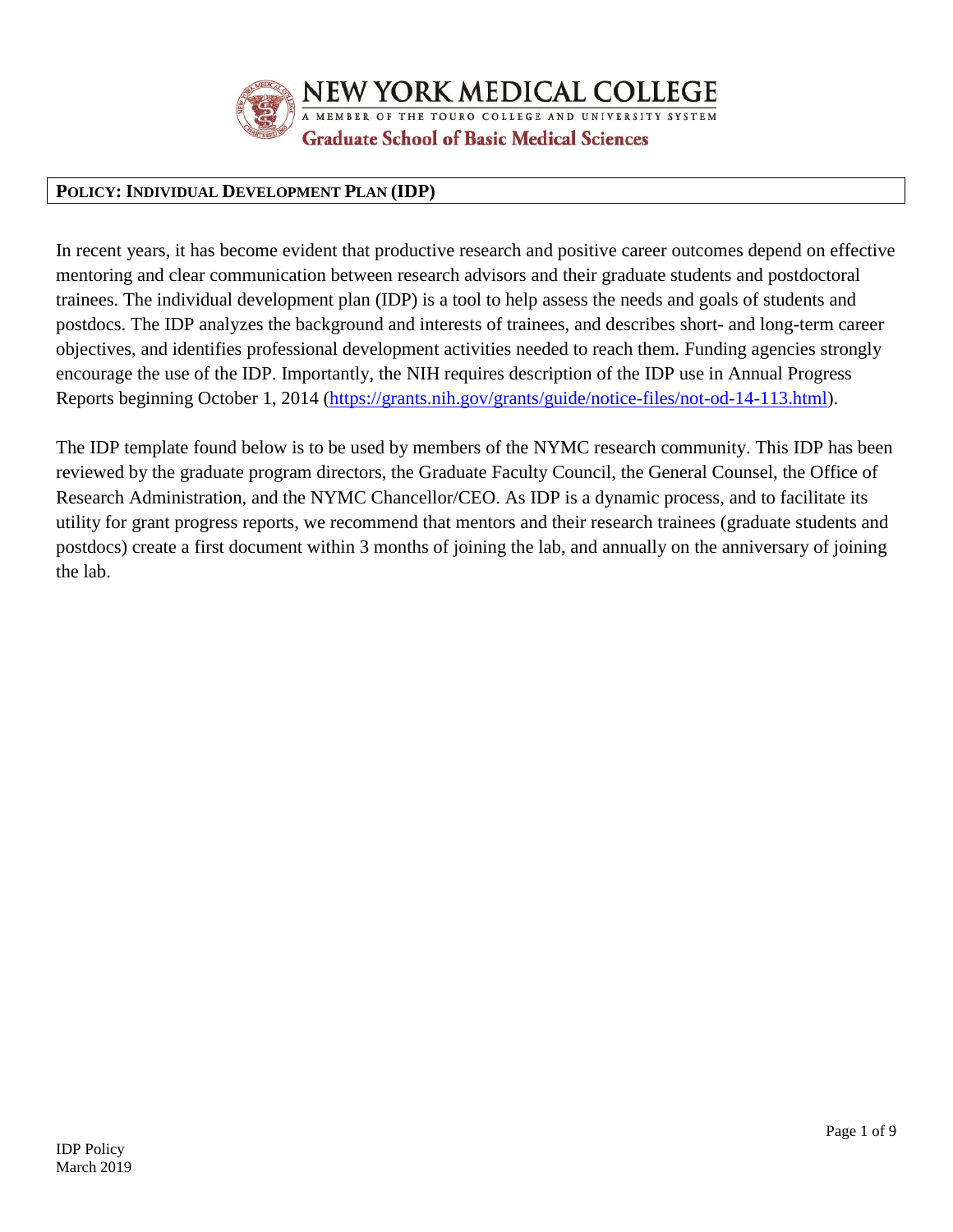#### **NEW YORK MEDICAL COLLEGE GRADUATE SCHOOL OF BASIC MEDICAL SCIENCES INDIVIDUAL DEVELOPMENT PLAN (IDP)**

NAME: DEPARTMENT: DATE OF APPOINTMENT: Click here to enter a date. EMPLOYMENT CLASSIFICATION: Choose One. YEAR: Choose a year, or type here for other. DATE OF PLAN: Click here to enter a date.

#### **Is this an initial IDP or continuation? (please check one)**

\_\_\_\_ Initial

\_\_\_\_ Continuation (date of initial IDP: \_\_\_\_\_\_\_\_\_\_\_\_\_)

**If this is a continuation IDP, please attach a document (1) summarizing your progress toward goals stated in the initial IDP, and, if applicable, (2) describing ways in which your goals may have changed since the initial plan. \_\_\_\_\_\_\_\_\_\_\_\_\_\_\_\_\_\_\_\_\_\_\_\_\_\_\_\_\_\_\_\_\_\_\_\_\_\_\_\_\_\_\_\_\_\_\_\_\_\_\_\_\_\_\_\_\_\_\_\_\_\_\_\_\_\_\_\_\_\_\_\_\_\_\_\_\_\_\_\_\_\_\_\_\_\_\_\_\_\_**

#### **1. Career Goal**

A Pre- / Postdoctoral Independent Development Plan (IDP) is a professional tool which outlines long-term and short-term objectives that you and your mentor/supervisor have identified as important steps in your training and professional development. A comprehensive review of your career goals and objectives at the beginning of your pre- / postdoctoral experience as well as ongoing constructive feedback from your mentor/supervisor will increase the probability of your achieving your individual career goals.

Please indicate **one or more** of your individual career goals:

|                                                           | Please Specify (where applicable):        |
|-----------------------------------------------------------|-------------------------------------------|
|                                                           | <b>Academic</b> Click here to enter text. |
| <b>Public Sector/Government</b> Click here to enter text. |                                           |
| <b>Private Sector/Industry</b> Click here to enter text.  |                                           |
|                                                           | <b>Other</b> Click here to enter text.    |
|                                                           |                                           |

#### **Primary Mentor**

| Name     | Click here to enter text. | Title      | Click here to enter text. |
|----------|---------------------------|------------|---------------------------|
| School   | Click here to enter text. | Department | Click here to enter text. |
| Division | Click here to enter text. |            |                           |

Provide role for this mentor: (How will your primary mentor help you reach your career goals?) Click here to enter text.

Describe your strategy for communicating with the mentor: Indicate the proposed frequency of contact (weekly, monthly), method (in-person, email, phone) and the format of mentoring sessions (individual or with other mentors).

Click here to enter text.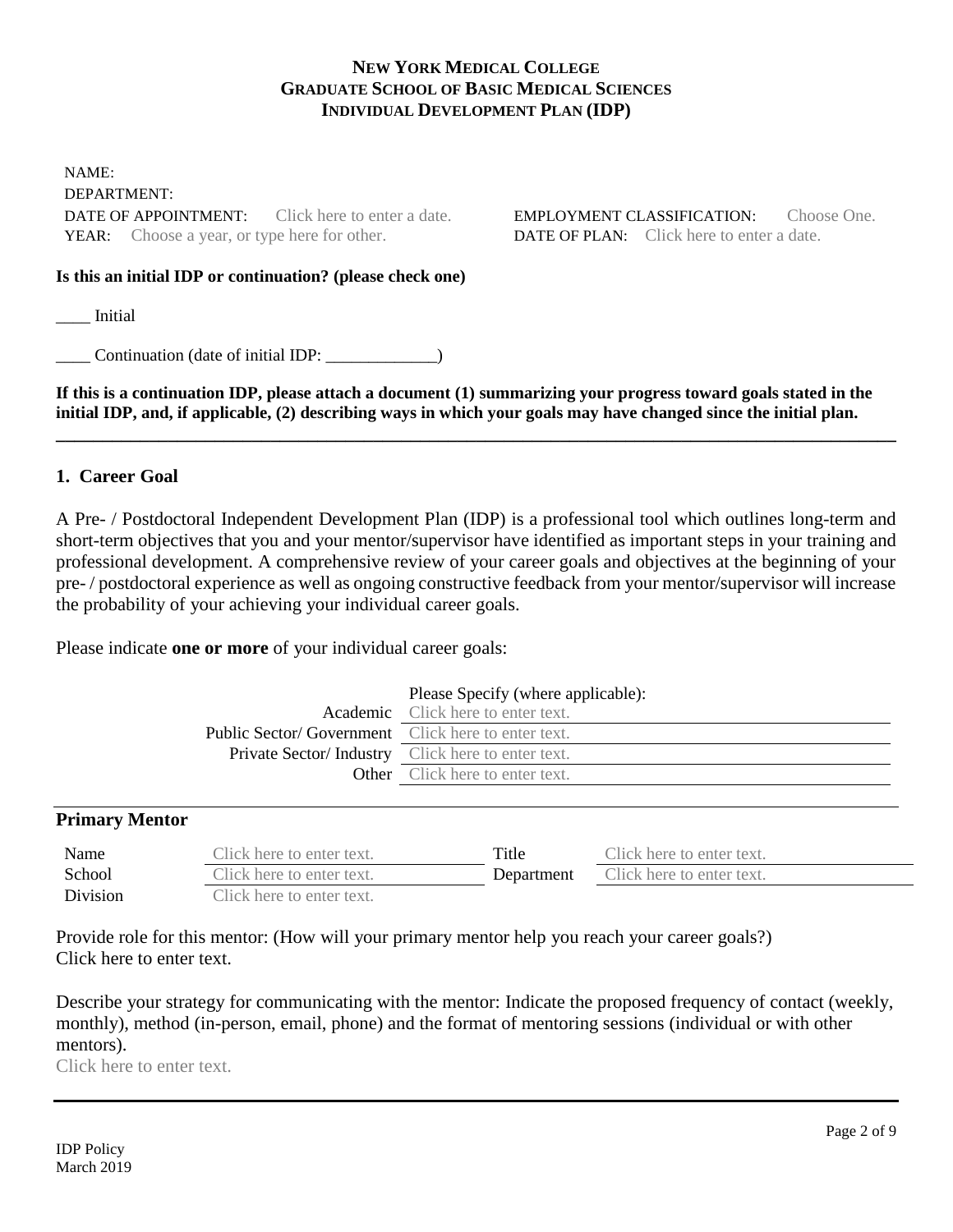### **Team Mentor\*** ☐ NYMC ☐ Other Academic ☐ Other Non-Academic

| Name                       | Click here to enter text. |
|----------------------------|---------------------------|
| Title                      | Click here to enter text. |
| University or Organization | Click here to enter text. |
| School                     | Click here to enter text. |
| Department                 | Click here to enter text. |
| Division                   | Click here to enter text. |

Provide role/rationale for selecting this mentor: Provide rationale for selecting this mentor and how this individual will help you reach your career goals.

Click here to enter text.

Describe your strategy for communicating with the mentor: Indicate the proposed frequency of contact (weekly, monthly), method (in-person, email, phone) and the format of mentoring sessions (individual or with other mentors).

Click here to enter text.

|                                                   |                                                                                                                                                                                                       | <b>Team Mentor*</b> $\Box$ NYMC $\Box$ Other Academic $\Box$ Other Non-Academic |
|---------------------------------------------------|-------------------------------------------------------------------------------------------------------------------------------------------------------------------------------------------------------|---------------------------------------------------------------------------------|
| Name<br>Title<br>School<br>Department<br>Division | Click here to enter text.<br>Click here to enter text.<br>University or Organization Click here to enter text.<br>Click here to enter text.<br>Click here to enter text.<br>Click here to enter text. |                                                                                 |
|                                                   |                                                                                                                                                                                                       |                                                                                 |

Provide role/rationale for selecting this mentor: Provide rationale for selecting this mentor and how this individual will help you reach your career goals.

Click here to enter text.

Describe your strategy for communicating with the mentor: Indicate the proposed frequency of contact (weekly, monthly), method (in-person, email, phone) and the format of mentoring sessions (individual or with other mentors).

Click here to enter text.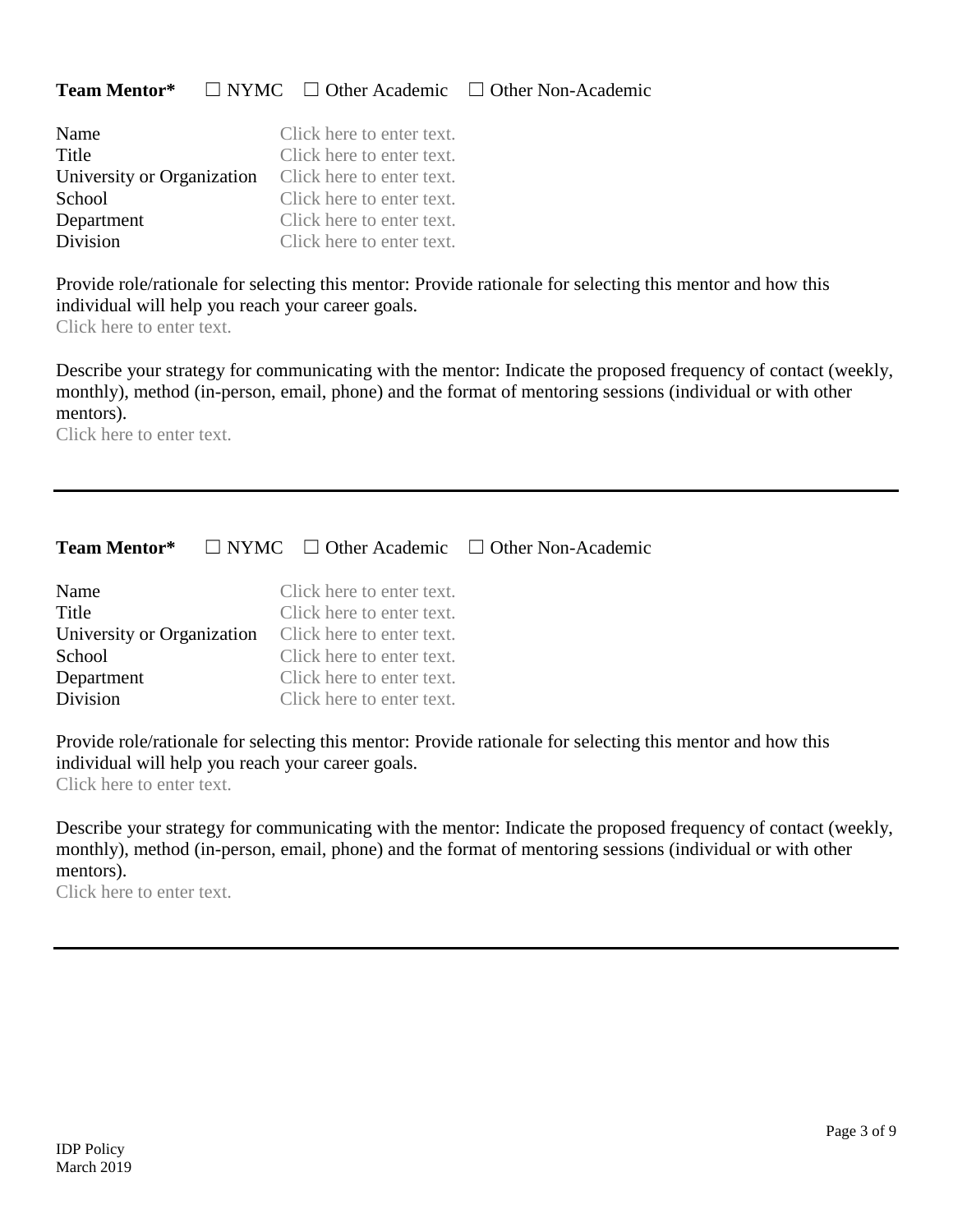## **2. Core Criteria**

The following modules represent the core criteria of a successful pre-/postdoctoral tenure:

- 
- 2. Publication Plans and Activities 7. Clinical or Applied Experiences
- 
- 4. General Transferrable Professional Development 9. Customized Career Competency
- 5. Career Specific Professional Development

# REQUIRED: IF APPLICABLE:

- 1. Scholarly Activities 6. Academic Performance Improvement Plan
	-
- 3. Presentation Opportunities 8. Scholarly Independence Plan
	-

Each field below is expandable to meet your individual situation and your stage of training. Short-term goals, such as learning objectives and skill acquisition, may be established annually, whereas long-term goals might be established initially and revisited as needed.\*

The first five core criteria are universal for all pre-/postdoctoral training positions and are required modules. However, each training experience is unique. Four additional fields with drop-down features are available for you to further design your pre-/postdoctoral experience to meet your personal career goal.

This plan also serves as a benchmark for you to conduct an annual self-assessment and will contribute to your mentor/supervisor's assessment of your progress.

\* Not limited to three goals – Add additional pages

| <b>Scholarly Activities</b><br>1. |                           |                 |          |
|-----------------------------------|---------------------------|-----------------|----------|
|                                   |                           | <b>Timeline</b> | $X^{**}$ |
| Goal #1                           | Click here to enter text. | Click here to   |          |
|                                   |                           | enter text.     |          |
| Steps/Training                    | Click here to enter text. | Click here to   |          |
|                                   |                           | enter text.     |          |
| <b>Outcomes</b>                   | Click here to enter text. | Click here to   |          |
|                                   |                           | enter text.     |          |
|                                   |                           |                 |          |
| Goal #2                           | Click here to enter text. | Click here to   |          |
|                                   |                           | enter text.     |          |
| Steps/Training                    | Click here to enter text. | Click here to   |          |
|                                   |                           | enter text.     |          |
| <b>Outcomes</b>                   | Click here to enter text. | Click here to   |          |
|                                   |                           | enter text.     |          |
|                                   |                           |                 |          |
| Goal $#3$                         | Click here to enter text. | Click here to   |          |
|                                   |                           | enter text.     |          |
| Steps/Training                    | Click here to enter text. | Click here to   |          |
|                                   |                           | enter text.     |          |
| Outcomes                          | Click here to enter text. | Click here to   |          |
|                                   |                           | enter text.     |          |

\*\* Mark as Steps/Goals are completed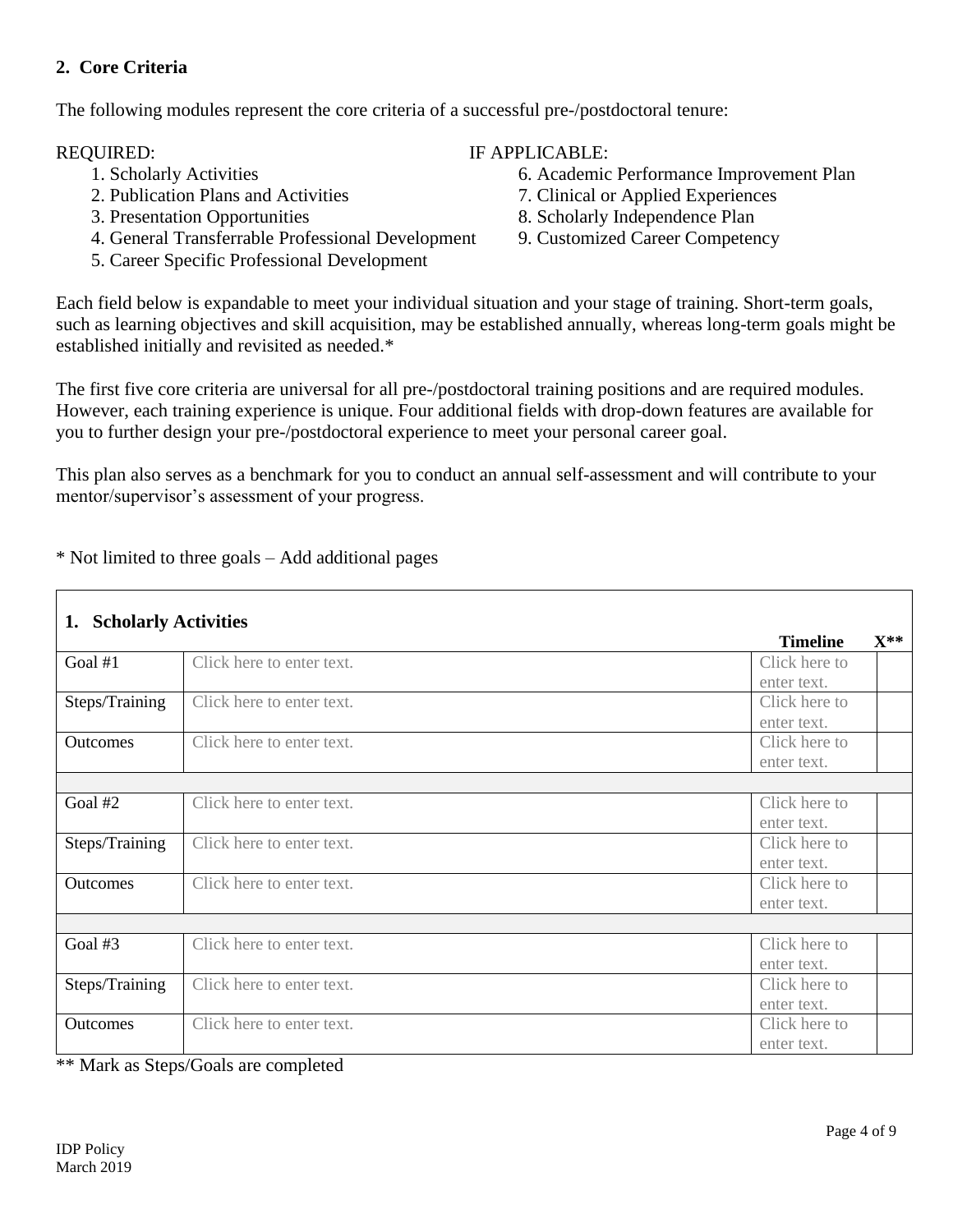| 2. Publication Plans and Activities |  |  |
|-------------------------------------|--|--|
|                                     |  |  |

|                 |                           | <b>Timeline</b> | $X^{**}$ |
|-----------------|---------------------------|-----------------|----------|
| Goal $#1$       | Click here to enter text. | Click here to   |          |
|                 |                           | enter text.     |          |
| Steps/Training  | Click here to enter text. | Click here to   |          |
|                 |                           | enter text.     |          |
| <b>Outcomes</b> | Click here to enter text. | Click here to   |          |
|                 |                           | enter text.     |          |
|                 |                           |                 |          |
| Goal #2         | Click here to enter text. | Click here to   |          |
|                 |                           | enter text.     |          |
| Steps/Training  | Click here to enter text. | Click here to   |          |
|                 |                           | enter text.     |          |
| Outcomes        | Click here to enter text. | Click here to   |          |
|                 |                           | enter text.     |          |
|                 |                           |                 |          |
| Goal #3         | Click here to enter text. | Click here to   |          |
|                 |                           | enter text.     |          |
| Steps/Training  | Click here to enter text. | Click here to   |          |
|                 |                           | enter text.     |          |
| <b>Outcomes</b> | Click here to enter text. | Click here to   |          |
|                 |                           | enter text.     |          |

|                 | 3. Presentation Opportunities |                 |          |
|-----------------|-------------------------------|-----------------|----------|
|                 |                               | <b>Timeline</b> | $X^{**}$ |
| Goal $#1$       | Click here to enter text.     | Click here to   |          |
|                 |                               | enter text.     |          |
| Steps/Training  | Click here to enter text.     | Click here to   |          |
|                 |                               | enter text.     |          |
| Outcomes        | Click here to enter text.     | Click here to   |          |
|                 |                               | enter text.     |          |
|                 |                               |                 |          |
| Goal #2         | Click here to enter text.     | Click here to   |          |
|                 |                               | enter text.     |          |
| Steps/Training  | Click here to enter text.     | Click here to   |          |
|                 |                               | enter text.     |          |
| <b>Outcomes</b> | Click here to enter text.     | Click here to   |          |
|                 |                               | enter text.     |          |
|                 |                               |                 |          |
| Goal #3         | Click here to enter text.     | Click here to   |          |
|                 |                               | enter text.     |          |
| Steps/Training  | Click here to enter text.     | Click here to   |          |
|                 |                               | enter text.     |          |
| Outcomes        | Click here to enter text.     | Click here to   |          |
|                 |                               | enter text.     |          |

\*\* Mark as Steps/Goals are completed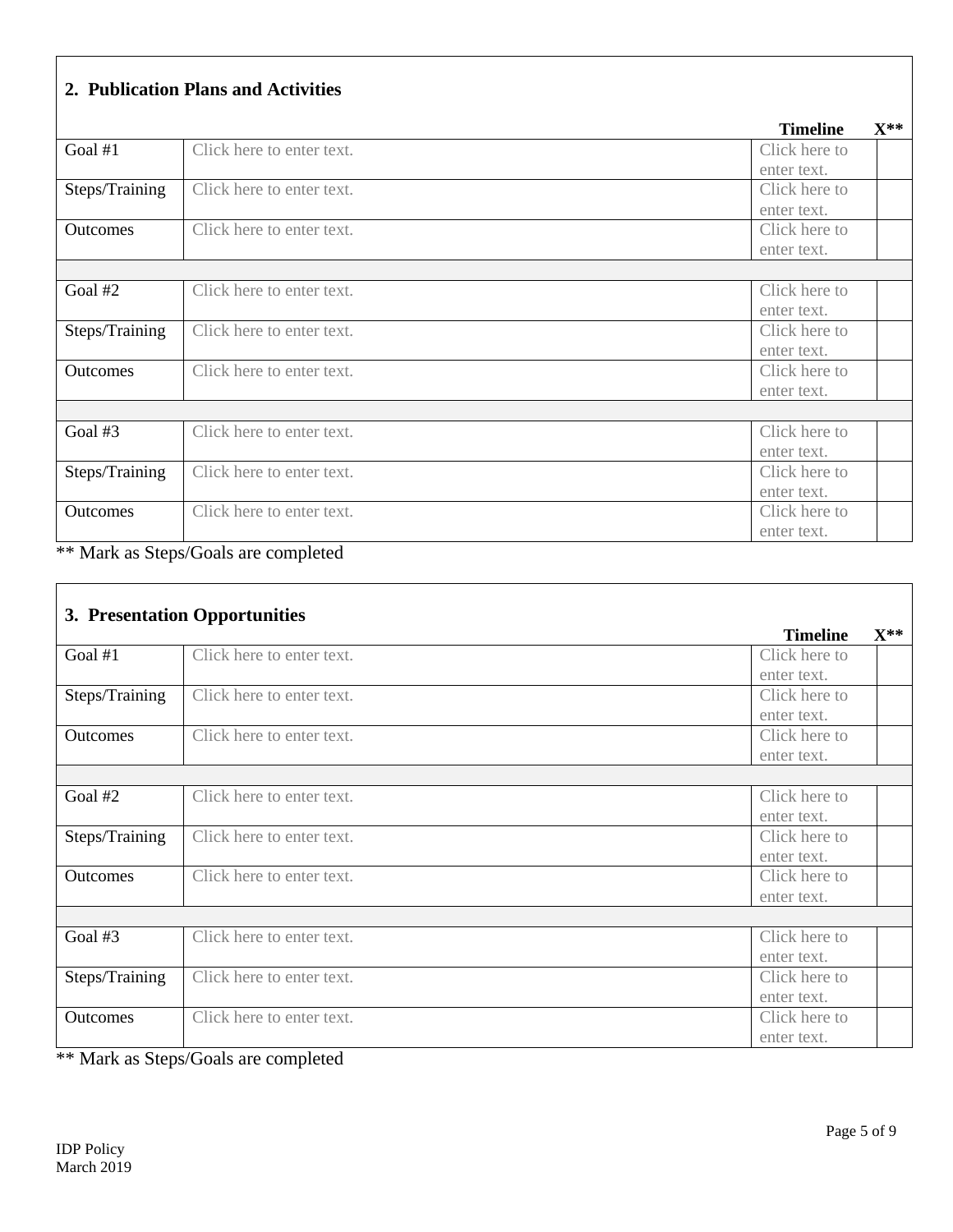|                 |                           | <b>Timeline</b> | $\mathbf{X}^{**}$ |
|-----------------|---------------------------|-----------------|-------------------|
| Goal $#1$       | Click here to enter text. | Click here to   |                   |
|                 |                           | enter text.     |                   |
| Steps/Training  | Click here to enter text. | Click here to   |                   |
|                 |                           | enter text.     |                   |
| <b>Outcomes</b> | Click here to enter text. | Click here to   |                   |
|                 |                           | enter text.     |                   |
|                 |                           |                 |                   |
| Goal #2         | Click here to enter text. | Click here to   |                   |
|                 |                           | enter text.     |                   |
| Steps/Training  | Click here to enter text. | Click here to   |                   |
|                 |                           | enter text.     |                   |
| Outcomes        | Click here to enter text. | Click here to   |                   |
|                 |                           | enter text.     |                   |
|                 |                           |                 |                   |
| Goal #3         | Click here to enter text. | Click here to   |                   |
|                 |                           | enter text.     |                   |
| Steps/Training  | Click here to enter text. | Click here to   |                   |
|                 |                           | enter text.     |                   |
| <b>Outcomes</b> | Click here to enter text. | Click here to   |                   |
|                 |                           | enter text.     |                   |

 $\Gamma$ 

|                 | <b>5. Career Specific Professional Development</b> (Customized to your future career goals or career exploration) |                 |                   |
|-----------------|-------------------------------------------------------------------------------------------------------------------|-----------------|-------------------|
|                 |                                                                                                                   | <b>Timeline</b> | $\mathbf{X}^{**}$ |
| Goal $#1$       | Click here to enter text.                                                                                         | Click here to   |                   |
|                 |                                                                                                                   | enter text.     |                   |
| Steps/Training  | Click here to enter text.                                                                                         | Click here to   |                   |
|                 |                                                                                                                   | enter text.     |                   |
| <b>Outcomes</b> | Click here to enter text.                                                                                         | Click here to   |                   |
|                 |                                                                                                                   | enter text.     |                   |
|                 |                                                                                                                   |                 |                   |
| Goal #2         | Click here to enter text.                                                                                         | Click here to   |                   |
|                 |                                                                                                                   | enter text.     |                   |
| Steps/Training  | Click here to enter text.                                                                                         | Click here to   |                   |
|                 |                                                                                                                   | enter text.     |                   |
| <b>Outcomes</b> | Click here to enter text.                                                                                         | Click here to   |                   |
|                 |                                                                                                                   | enter text.     |                   |
|                 |                                                                                                                   |                 |                   |
| Goal $#3$       | Click here to enter text.                                                                                         | Click here to   |                   |
|                 |                                                                                                                   | enter text.     |                   |
| Steps/Training  | Click here to enter text.                                                                                         | Click here to   |                   |
|                 |                                                                                                                   | enter text.     |                   |
| Outcomes        | Click here to enter text.                                                                                         | Click here to   |                   |
|                 |                                                                                                                   | enter text.     |                   |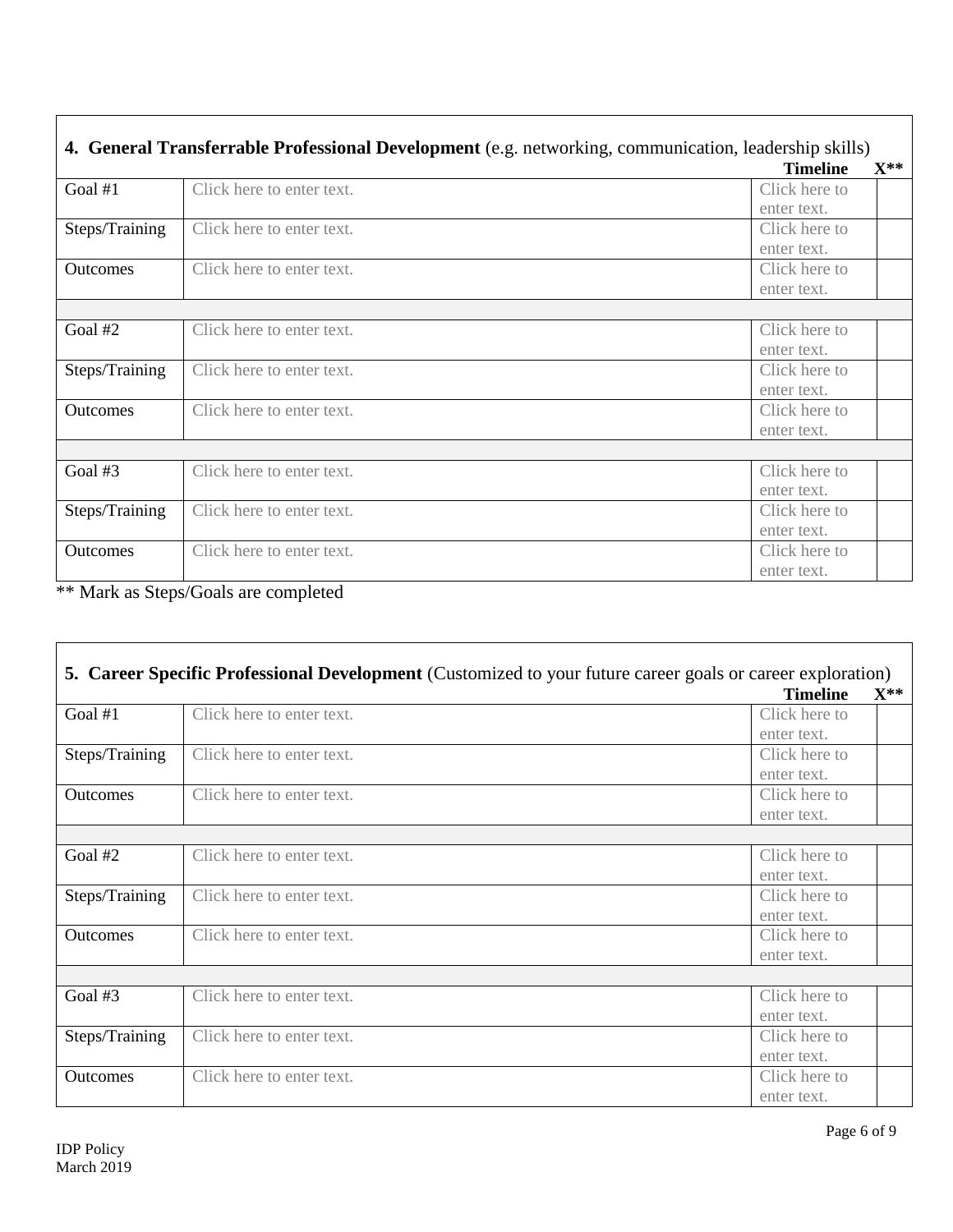## OPTIONAL: USE THE FOLLOWING CUSTOMIZED CATEGORIES AS NEEDED.

|                 | <b>6. Goal Category</b> Choose One. Click here to enter text. |                 |          |
|-----------------|---------------------------------------------------------------|-----------------|----------|
|                 |                                                               | <b>Timeline</b> | $X^{**}$ |
| Goal $#1$       | Click here to enter text.                                     | Click here to   |          |
|                 |                                                               | enter text.     |          |
| Steps/Training  | Click here to enter text.                                     | Click here to   |          |
|                 |                                                               | enter text.     |          |
| <b>Outcomes</b> | Click here to enter text.                                     | Click here to   |          |
|                 |                                                               | enter text.     |          |
|                 |                                                               |                 |          |
| Goal $#2$       | Click here to enter text.                                     | Click here to   |          |
|                 |                                                               | enter text.     |          |
| Steps/Training  | Click here to enter text.                                     | Click here to   |          |
|                 |                                                               | enter text.     |          |
| Outcomes        | Click here to enter text.                                     | Click here to   |          |
|                 |                                                               | enter text.     |          |
|                 |                                                               |                 |          |
| Goal $#3$       | Click here to enter text.                                     | Click here to   |          |
|                 |                                                               | enter text.     |          |
| Steps/Training  | Click here to enter text.                                     | Click here to   |          |
|                 |                                                               | enter text.     |          |
| Outcomes        | Click here to enter text.                                     | Click here to   |          |
|                 |                                                               | enter text.     |          |

\*\* Mark as Steps/Goals are completed

|                 | 7. Goal Category Choose One. Click here to enter text. | <b>Timeline</b> | $\mathbf{X}^{**}$ |
|-----------------|--------------------------------------------------------|-----------------|-------------------|
| Goal #1         | Click here to enter text.                              | Click here to   |                   |
|                 |                                                        | enter text.     |                   |
| Steps/Training  | Click here to enter text.                              | Click here to   |                   |
|                 |                                                        | enter text.     |                   |
| <b>Outcomes</b> | Click here to enter text.                              | Click here to   |                   |
|                 |                                                        | enter text.     |                   |
|                 |                                                        |                 |                   |
| Goal #2         | Click here to enter text.                              | Click here to   |                   |
|                 |                                                        | enter text.     |                   |
| Steps/Training  | Click here to enter text.                              | Click here to   |                   |
|                 |                                                        | enter text.     |                   |
| <b>Outcomes</b> | Click here to enter text.                              | Click here to   |                   |
|                 |                                                        | enter text.     |                   |
|                 |                                                        |                 |                   |
| Goal #3         | Click here to enter text.                              | Click here to   |                   |
|                 |                                                        | enter text.     |                   |
| Steps/Training  | Click here to enter text.                              | Click here to   |                   |
|                 |                                                        | enter text.     |                   |

 $\overline{\phantom{a}}$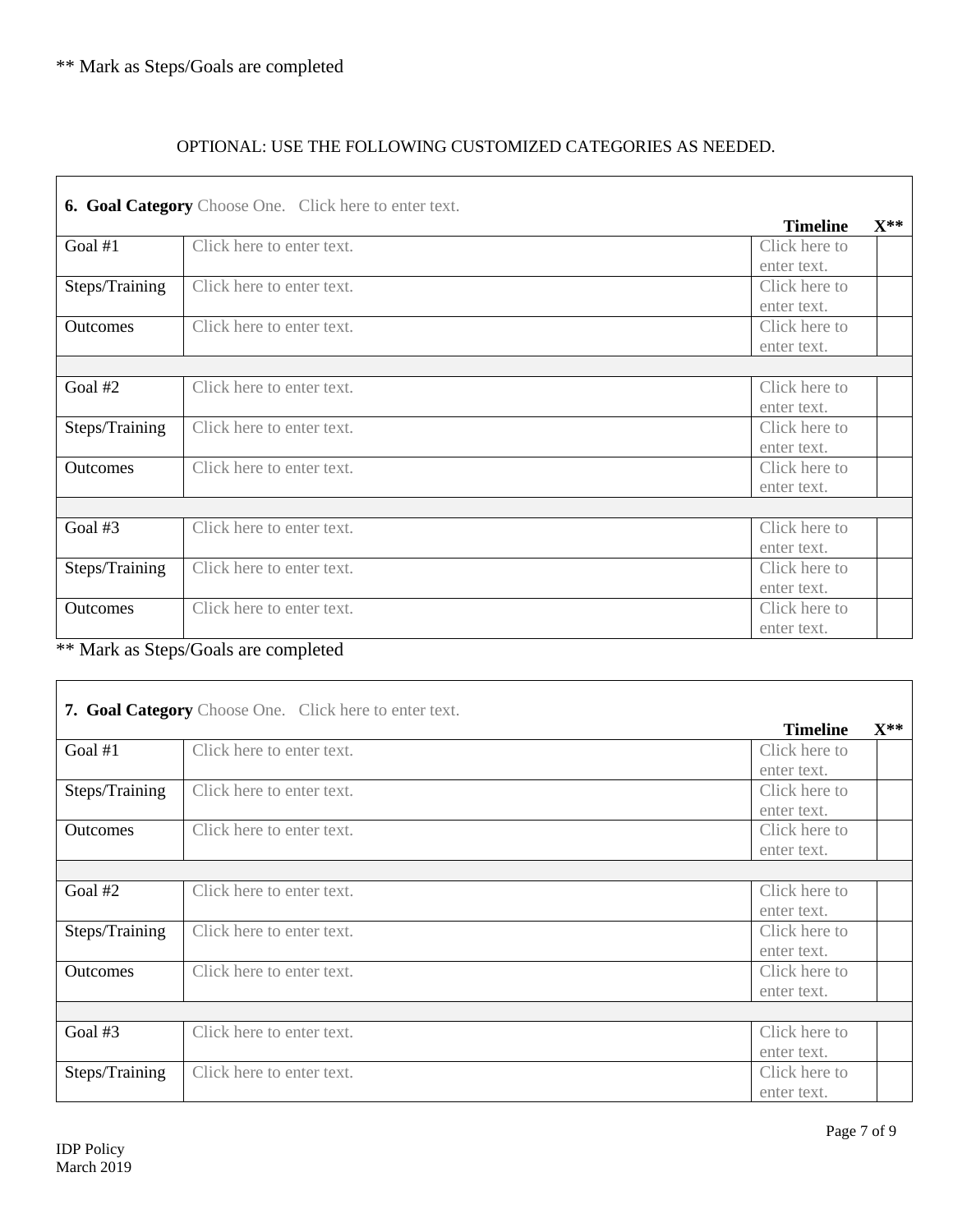| $\sqrt{2}$<br><b>Outcomes</b> | $\sim$ 1.1<br>enter text.<br>:11CK<br>here<br>to<br>◡ | $\sim$ 1.1 $\sim$<br>Click.<br>here<br>-lG |  |
|-------------------------------|-------------------------------------------------------|--------------------------------------------|--|
|                               |                                                       | enter text.                                |  |

|                 | 8. Goal Category Choose One. Click here to enter text. |                 |                   |
|-----------------|--------------------------------------------------------|-----------------|-------------------|
|                 |                                                        | <b>Timeline</b> | $\mathbf{X}^{**}$ |
| Goal $#1$       | Click here to enter text.                              | Click here to   |                   |
|                 |                                                        | enter text.     |                   |
| Steps/Training  | Click here to enter text.                              | Click here to   |                   |
|                 |                                                        | enter text.     |                   |
| <b>Outcomes</b> | Click here to enter text.                              | Click here to   |                   |
|                 |                                                        | enter text.     |                   |
|                 |                                                        |                 |                   |
| Goal #2         | Click here to enter text.                              | Click here to   |                   |
|                 |                                                        | enter text.     |                   |
| Steps/Training  | Click here to enter text.                              | Click here to   |                   |
|                 |                                                        | enter text.     |                   |
| Outcomes        | Click here to enter text.                              | Click here to   |                   |
|                 |                                                        | enter text.     |                   |
|                 |                                                        |                 |                   |
| Goal #3         | Click here to enter text.                              | Click here to   |                   |
|                 |                                                        | enter text.     |                   |
| Steps/Training  | Click here to enter text.                              | Click here to   |                   |
|                 |                                                        | enter text.     |                   |
| Outcomes        | Click here to enter text.                              | Click here to   |                   |
|                 |                                                        | enter text.     |                   |

\*\* Mark as Steps/Goals are completed

|                 | 9. Goal Category Choose One. Click here to enter text. |                 |          |
|-----------------|--------------------------------------------------------|-----------------|----------|
|                 |                                                        | <b>Timeline</b> | $X^{**}$ |
| Goal $#1$       | Click here to enter text.                              | Click here to   |          |
|                 |                                                        | enter text.     |          |
| Steps/Training  | Click here to enter text.                              | Click here to   |          |
|                 |                                                        | enter text.     |          |
| <b>Outcomes</b> | Click here to enter text.                              | Click here to   |          |
|                 |                                                        | enter text.     |          |
|                 |                                                        |                 |          |
| Goal #2         | Click here to enter text.                              | Click here to   |          |
|                 |                                                        | enter text.     |          |
| Steps/Training  | Click here to enter text.                              | Click here to   |          |
|                 |                                                        | enter text.     |          |
| <b>Outcomes</b> | Click here to enter text.                              | Click here to   |          |
|                 |                                                        | enter text.     |          |
|                 |                                                        |                 |          |
| Goal #3         | Click here to enter text.                              | Click here to   |          |
|                 |                                                        | enter text.     |          |
| Steps/Training  | Click here to enter text.                              | Click here to   |          |
|                 |                                                        | enter text.     |          |

 $\overline{\phantom{a}}$